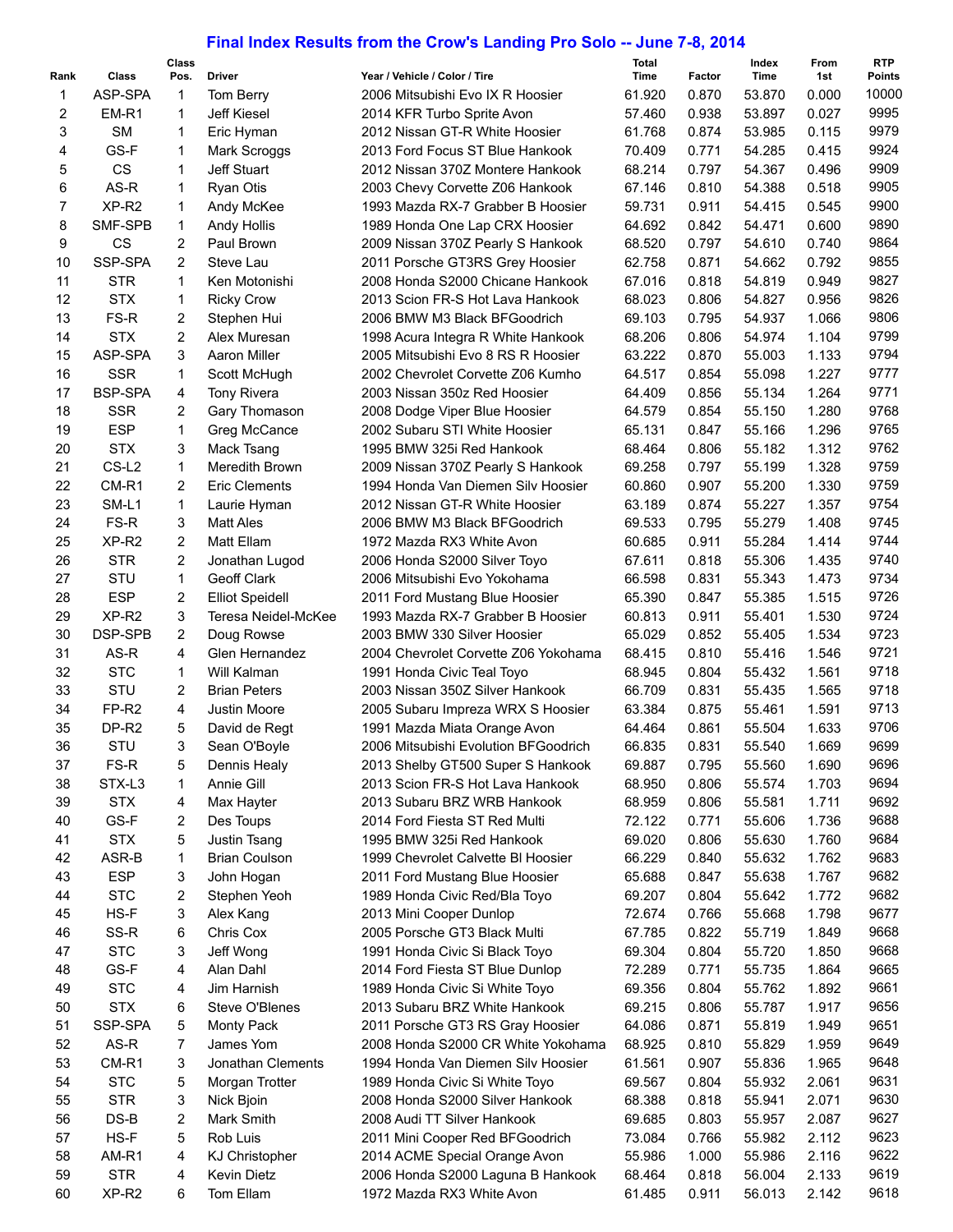| 61  | SSP-SPA            | 6              | Ryan Johnson              | 2006 Lotus Elise Red Hoosier         | 64.330 | 0.871 | 56.031 | 2.161 | 9614 |
|-----|--------------------|----------------|---------------------------|--------------------------------------|--------|-------|--------|-------|------|
| 62  | ASP-L1             | 2              | <b>Christine Grice</b>    | 2006 Mitsubishi Evo IX White Hoosier | 64.407 | 0.870 | 56.034 | 2.164 | 9614 |
| 63  | <b>STR</b>         | 5              | <b>Bob Endicott</b>       | 2006 Honda S2000 Yellow Yokohama     | 68.508 | 0.818 | 56.040 | 2.169 | 9613 |
| 64  | SM-L1              | 3              | Jamie Yost                | Nissan GTR Green Hoosier             | 64.137 | 0.874 | 56.056 | 2.185 | 9610 |
| 65  | <b>STR</b>         | 6              | David Rock                | 2002 Toyota Spyder Silver Hankook    | 68.572 | 0.818 | 56.092 | 2.221 | 9604 |
| 66  | <b>STX</b>         | $\overline{7}$ | Karl Coleman              | 2013 Subaru BRZ White Hankook        | 69.615 | 0.806 | 56.110 | 2.239 | 9601 |
| 67  | <b>STX</b>         | 8              | Kevin Schultz             | 2013 Volkswagen Golf R Hankook       | 69.699 | 0.806 | 56.177 | 2.307 | 9589 |
| 68  | GS-F               | 6              | <b>Christopher Smith</b>  | 2013 Ford Focus ST Yellow Hankook    | 72.876 | 0.771 | 56.187 | 2.317 | 9588 |
| 69  | <b>STX</b>         | 9              | Charly Spyksma            | 2013 Subaru BRZ White Hankook        | 69.716 | 0.806 | 56.191 | 2.321 | 9587 |
| 70  | STC-L <sub>3</sub> | 2              | Nicole Wong               | 1991 Honda Civic Si Black Toyo       | 69.908 | 0.804 | 56.206 | 2.336 | 9584 |
| 71  | <b>CS</b>          | 3              | Justin Bowen              | 2012 Nissan 370z Gray Hankook        | 70.551 | 0.797 | 56.229 | 2.359 | 9581 |
| 72  | CSP-SPB            | 3              | Tom Kubo                  | 1999 Mazda Miata Black Hoosier       | 65.813 | 0.855 | 56.270 | 2.400 | 9574 |
| 73  | DP-R2              | $\overline{7}$ | Keith Brown               | 1990 Mazda Miata Orange Avon         | 65.421 | 0.861 | 56.327 | 2.457 | 9564 |
| 74  | GS-L <sub>2</sub>  | 2              | <b>Shelly Monfort</b>     | 2013 Ford Focus ST Blue Hankook      | 73.064 | 0.771 | 56.332 | 2.462 | 9563 |
| 75  | GS-F               | $\overline{7}$ | Chris Kannan              | 2014 Ford Fiesta ST Red Multi        | 73.091 | 0.771 | 56.353 | 2.483 | 9559 |
| 76  | <b>STX</b>         | 10             | Michael Yanase            | 2013 Subaru BRZ Blue Toyo            | 69.990 | 0.806 | 56.412 | 2.542 | 9549 |
| 77  | <b>ESP</b>         | 4              | Nathan Hackman            | 2013 Ford Mustang Red BFGoodrich     | 66.608 | 0.847 | 56.417 | 2.547 | 9549 |
| 78  | STU-L3             | 3              | A. Tasha Mikko            | 2006 Mitsubishi Evo IX Wh Hankook    | 67.894 | 0.831 | 56.420 | 2.550 | 9548 |
| 79  | KM                 | 1              | Paul Russell              | 2012 Tony Kart Honda Gre MG          | 58.848 | 0.959 | 56.435 | 2.565 | 9546 |
| 80  | <b>ESP</b>         | 5              | Tim Bergstrom             | 2006 Ford Mustang Yellow Hoosier     | 66.665 | 0.847 | 56.465 | 2.595 | 9540 |
| 81  | <b>STC</b>         | 6              | <b>Steve Ekstrand</b>     | 1991 Honda Civie EssEye F Toyo       | 70.300 | 0.804 | 56.521 | 2.651 | 9531 |
| 82  | <b>STR</b>         | $\overline{7}$ | <b>Praneil Prasad</b>     |                                      | 69.150 | 0.818 | 56.565 | 2.694 | 9524 |
|     | CSP-SPB            | 4              | <b>Vince Russell</b>      | 2000 Honda S2000 Silver Dunlop       | 66.170 | 0.855 |        |       | 9522 |
| 83  |                    |                |                           | 1990 Mazda Miata White Hoosier       |        |       | 56.575 | 2.705 | 9521 |
| 84  | AS-R               | 8              | <b>Manuel Ruiz</b>        | 2009 Chevrolet Corvette Si Multi     | 69.849 | 0.810 | 56.578 | 2.707 |      |
| 85  | <b>STX</b>         | 11             | Edison Tran               | 2005 Mazda RX-8 Grey Dunlop          | 70.209 | 0.806 | 56.588 | 2.718 | 9520 |
| 86  | CS                 | 4              | Mike Nakata               | 2013 Toyota 86 White Yokohama        | 71.006 | 0.797 | 56.592 | 2.721 | 9519 |
| 87  | <b>STR</b>         | 8              | Sebastian Rios            | 2006 Mazda MX-5 Grey Multi           | 69.201 | 0.818 | 56.606 | 2.736 | 9517 |
| 88  | STU                | 4              | Dan Podhola               | 2006 Subaru STI Blue Hankook         | 68.148 | 0.831 | 56.631 | 2.761 | 9513 |
| 89  | STU                | 5              | Doug Mikko                | 2006 Mitsubishi Evo IX Wh Hankook    | 68.188 | 0.831 | 56.664 | 2.794 | 9507 |
| 90  | ASP-L1             | 4              | <b>Mindi Cross</b>        | 2005 Mitsubishi Evo 8 RS Hoosier     | 65.159 | 0.870 | 56.688 | 2.818 | 9503 |
| 91  | KM                 | $\overline{c}$ | Eric Nelson               | 2012 Tony Kart Honda Gre MG          | 59.112 | 0.959 | 56.688 | 2.818 | 9503 |
| 92  | <b>STF</b>         | 1              | <b>Christopher Miller</b> | 2011 Mini Cooper Black BFGoodrich    | 72.208 | 0.787 | 56.828 | 2.957 | 9480 |
| 93  | <b>STF</b>         | 4              | Scott Sandowski           | 2012 Mazda 2 Grey Dunlop             | 72.287 | 0.787 | 56.890 | 3.019 | 9469 |
| 94  | <b>BS</b>          | $\mathbf{1}$   | <b>Michael Heinitz</b>    | 2007 Mazda MX5 MSR White Dunlop      | 70.458 | 0.808 | 56.930 | 3.060 | 9463 |
| 95  | FSP-SPB            | 5              | Lorin Mueller             | 2003 Ford Focus Red Hoosier          | 68.961 | 0.826 | 56.962 | 3.091 | 9457 |
| 96  | <b>STX</b>         | 12             | H. Blaine Sparling        | 2013 Scion FR-S White Hankook        | 70.733 | 0.806 | 57.011 | 3.140 | 9449 |
| 97  | STU                | 6              | Peter Bollenbecker        | 2007 Subaru STI Gray Dunlop          | 68.637 | 0.831 | 57.037 | 3.167 | 9445 |
| 98  | JA                 | $\mathbf{1}$   | Zak Kiesel                | 2013 Tony Kart Nelson Sp MG          | 68.326 | 0.835 | 57.052 | 3.182 | 9442 |
| 99  | SMF-SPB            | 6              | Jaime Mendoza             | 1988 Honda CRX Red Hoosier           | 67.809 | 0.842 | 57.095 | 3.225 | 9435 |
| 100 | STU-L3             | 4              | Gretchen Everett          | 2006 Mitsubishi Evo IX S Yokohama    | 68.794 | 0.831 | 57.168 | 3.297 | 9423 |
| 101 | STC-L <sub>3</sub> | 5              | <b>Stacey Miller</b>      | 1991 Honda Civie EssEye F Multi      | 71.110 | 0.804 | 57.172 | 3.302 | 9422 |
| 102 | <b>ESP</b>         | 6              | <b>Howard Yang</b>        | 2013 Ford Mustang GT Red BFGoodrich  | 67.599 | 0.847 | 57.256 | 3.386 | 9409 |
| 103 | SSP-SPA            | 7              | Ralph Elder               | 2012 Audi R8 Black Hoosier           | 65.750 | 0.871 | 57.268 | 3.398 | 9407 |
| 104 | ASR-B              | 3              | Cal Craner                | 1999 Chevrolet Corvette BI Hoosier   | 68.195 | 0.840 | 57.284 | 3.413 | 9404 |
| 105 | <b>STR</b>         | 9              | Michael Palero            | 2006 Honda S2000 F22C1 S Toyo        | 70.038 | 0.818 | 57.291 | 3.421 | 9403 |
| 106 | <b>STR</b>         | 10             | James Laeno               | 0 Mazda MX-5 GT Black Hankook        | 70.068 | 0.818 | 57.316 | 3.445 | 9399 |
| 107 | <b>STR</b>         | 11             | <b>Bill Fisher</b>        | 2008 Honda S2000 Red Hankook         | 70.072 | 0.818 | 57.319 | 3.448 | 9398 |
| 108 | BSP-SPA            | 8              | Hal Dorton                | 1997 BMW M3 4dr Green Hoosier        | 67.005 | 0.856 | 57.356 | 3.486 | 9392 |
| 109 | <b>STX</b>         | 13             | Charlie Davis             | 1994 BMW 325 is White Multi          | 71.167 | 0.806 | 57.361 | 3.490 | 9392 |
| 110 | HS-F               | 8              | Alan Jung                 | 2011 Mini Cooper Red BFGoodrich      | 74.896 | 0.766 | 57.370 | 3.500 | 9390 |
| 111 | <b>STF</b>         | 2              | Joseph Austin             | 2007 Mini Cooper Blue Hankook        | 72.898 | 0.787 | 57.371 | 3.500 | 9390 |
| 112 | STX-L3             | 6              | Catherine Tran            | 2013 Subaru BRZ White Hankook        | 71.189 | 0.806 | 57.378 | 3.508 | 9389 |
| 113 | <b>STX</b>         | 14             | Derek Punch               | 2013 Subaru BRZ Blue Toyo            | 71.207 | 0.806 | 57.393 | 3.522 | 9386 |
| 114 | STC-L3             | 7              | <b>Heather Everett</b>    | 1989 Honda Civic Si Red/B Toyo       | 71.414 | 0.804 | 57.417 | 3.546 | 9382 |
| 115 | CS                 | 5              | David Webb                | 2013 Scion FRS Orange Yokohama       | 72.099 | 0.797 | 57.463 | 3.593 | 9375 |
| 116 | <b>SSR</b>         | 3              | Tom McDaniel              | 2002 Chevrolet Corvette Z06 Kumho    | 67.296 | 0.854 | 57.471 | 3.600 | 9374 |
| 117 | <b>STF</b>         | 3              | Michelle Miller           | 2011 Mini Cooper Black BFGoodrich    | 73.063 | 0.787 | 57.501 | 3.630 | 9369 |
| 118 | STR-L3             | 8              | Shauna Rios               | 2006 Mazda MX-5 Multi                | 70.305 | 0.818 | 57.509 | 3.639 | 9367 |
| 119 | <b>SSM</b>         | 1              | Duke Langley              | 2012 Chevrolet Corvette Hoosier      | 65.141 | 0.884 | 57.585 | 3.714 | 9355 |
| 120 | ASP-SPA            | 9              | <b>Marshall Grice</b>     | 2006 Mitsubishi Evo 9 RS W Hoosier   | 66.199 | 0.870 | 57.593 | 3.723 | 9354 |
| 121 | CS                 | 6              | Erik Acks                 | 2013 Subaru BRZ Blue Hankook         | 72.267 | 0.797 | 57.597 | 3.726 | 9353 |
| 122 | <b>STS</b>         | 1              | Terence Chang             | 1989 Honda CRX Si Red Toyo           | 71.021 | 0.811 | 57.598 | 3.728 | 9353 |
| 123 | BSP-SPA            | 10             | Adrian Radu               | 1997 BMW M3 4 DR Green Hoosier       | 67.291 | 0.856 | 57.601 | 3.731 | 9352 |
|     |                    |                |                           |                                      |        |       |        |       |      |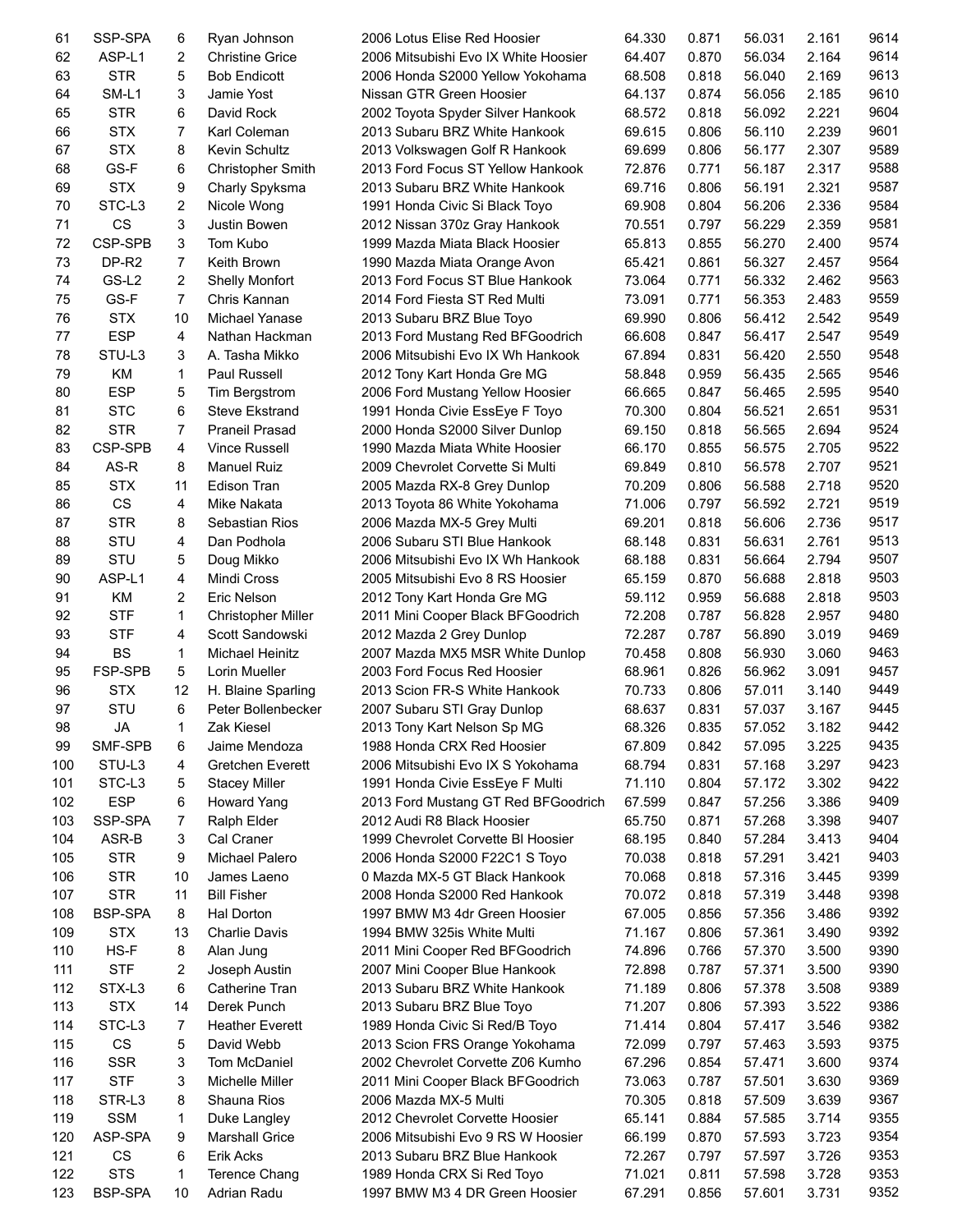| 124 | STS-L3            | 9              | Lily Liu               | 1989 Honda CRX Si Red Toyo             | 71.032 | 0.811 | 57.607 | 3.737 | 9351 |
|-----|-------------------|----------------|------------------------|----------------------------------------|--------|-------|--------|-------|------|
| 125 | CS                | $\overline{7}$ | <b>Ben Pullen</b>      | 1993 Toyota MR2 Gray BFGoodrich        | 72.346 | 0.797 | 57.660 | 3.789 | 9343 |
| 126 | CS                | 8              | Maurice Velandia       | 1993 Toyota MR2T Grey BFGoodrich       | 72.363 | 0.797 | 57.673 | 3.803 | 9341 |
| 127 | <b>SM</b>         | 2              | <b>Richard Jones</b>   | 2006 Mitsubishi Evo 9 MR BFGoodrich    | 65.992 | 0.874 | 57.677 | 3.807 | 9340 |
| 128 | <b>STF</b>        | 5              | Don Green              | 2007 Mini Cooper Blue Hankook          | 73.289 | 0.787 | 57.678 | 3.808 | 9340 |
| 129 | <b>SSM</b>        | 2              | <b>Scott Fraser</b>    | 1991 Mazda Miata Green Hoosier         | 65.281 | 0.884 | 57.708 | 3.838 | 9335 |
| 130 | FS-R              | 9              | <b>Ed Runnion</b>      | 2012 Hyundai Genesis Coupe Hankook     | 72.647 | 0.795 | 57.754 | 3.884 | 9328 |
| 131 | <b>STF</b>        | 6              | Neil Marvin            | 2008 Honda Ninja Fit Blue BFGoodrich   | 73.400 | 0.787 | 57.766 | 3.895 | 9326 |
| 132 | <b>BSP-SPA</b>    | 11             | <b>Katy Nicholls</b>   | 2003 Nissan 350z Red Hoosier           | 67.514 | 0.856 | 57.792 | 3.922 | 9321 |
| 133 | <b>BS</b>         | $\overline{2}$ | Barbara LeRoy-Boehme   | 2007 Mazda MX5 MSR White Dunlop        | 71.542 | 0.808 | 57.806 | 3.936 | 9319 |
| 134 | <b>BSP-SPA</b>    | 12             | Harold Olsen           | 1996 Chevrolet Corvette BI Hoosier     | 67.637 | 0.856 | 57.897 | 4.027 | 9304 |
| 135 | CS                | 9              | Sean Fenstermacher     | 2013 Scion FR-S White Yokohama         | 72.863 | 0.797 | 58.072 | 4.201 | 9277 |
| 136 | <b>STX</b>        | 15             | <b>Tiberiu Muresan</b> | 1998 Acura Integra Type R W Hankook    | 72.108 | 0.806 | 58.119 | 4.249 | 9269 |
| 137 | <b>STS</b>        | $\overline{2}$ | Nathan Gabriel         | 1993 Mazda Miata Black BFGoodrich      | 71.696 | 0.811 | 58.145 | 4.275 | 9265 |
| 138 | <b>BSP-SPA</b>    | 13             | Lanny Bowden           | 1989 Chevy Corvette Maroon Hoosier     | 67.962 | 0.856 | 58.175 | 4.305 | 9260 |
| 139 | <b>BS</b>         | 3              | David Jansen           | 2000 Chevrolet Corvette Red Kumho      | 72.037 | 0.808 | 58.206 | 4.335 | 9255 |
| 140 | AS-R              | 10             | Ken Mollenauer         | 2009 Chevrolet Corvette S Multi        | 71.898 | 0.810 | 58.237 | 4.367 | 9250 |
|     | DS-L <sub>2</sub> | 3              |                        |                                        | 72.529 | 0.803 |        |       | 9250 |
| 141 |                   |                | Connie Smith           | 2008 Audi TT Silver Hankook            |        |       | 58.241 | 4.370 |      |
| 142 | AS-L <sub>2</sub> | 4              | Lacey Otis             | 2003 Chevy Corvette Z06 Hankook        | 72.058 | 0.810 | 58.367 | 4.497 | 9230 |
| 143 | <b>STF</b>        | $\overline{7}$ | Jason Rodriguez        | 2008 Honda Fit Blue BFGoodrich         | 74.248 | 0.787 | 58.433 | 4.563 | 9219 |
| 144 | <b>STS</b>        | 3              | Craig Naylor           | 1995 Mazda Miata Black Toyo            | 72.070 | 0.811 | 58.449 | 4.578 | 9217 |
| 145 | KM                | 3              | Vernon Head            | 2010 CRG Road Rebel Black MG           | 60.972 | 0.959 | 58.472 | 4.602 | 9213 |
| 146 | AS-R              | 11             | <b>Steven Smith</b>    | 2002 Chevrolet Corvette Z06 BFGoodrich | 72.188 | 0.810 | 58.472 | 4.602 | 9213 |
| 147 | FSP-SPB           | $\overline{7}$ | <b>Eric Williams</b>   | 1987 Toyota FX16 Silver Hoosier        | 70.822 | 0.826 | 58.499 | 4.629 | 9209 |
| 148 | <b>STS</b>        | 4              | Mike Kazmierczak       | 1994 Mazda Miata White BFGoodrich      | 72.229 | 0.811 | 58.578 | 4.707 | 9196 |
| 149 | CS                | 10             | Benny Ng               | 2013 Subaru BRZ Blue Hankook           | 73.597 | 0.797 | 58.657 | 4.786 | 9184 |
| 150 | <b>STX</b>        | 16             | Eric Lam               | 2005 Mazda RX-8 Dunlop                 | 72.808 | 0.806 | 58.683 | 4.813 | 9180 |
| 151 | ASP-SPA           | 14             | Ryan Barg              | 2012 Mitsubishi Lancer Evo Hoosier     | 67.459 | 0.870 | 58.689 | 4.819 | 9179 |
| 152 | <b>KM</b>         | 4              | Paul Durr              | 2012 Honda CRG Road Rebel Or MG        | 61.215 | 0.959 | 58.705 | 4.835 | 9176 |
| 153 | GS-L <sub>2</sub> | 5              | Pamela Kannan          | 2014 Ford Fiesta Red Multi             | 76.152 | 0.771 | 58.713 | 4.843 | 9175 |
| 154 | HS-F              | 9              | Mark Hasbun            | 2005 Mazda Mazda3 Silver Dunlop        | 76.654 | 0.766 | 58.717 | 4.847 | 9175 |
| 155 | <b>STR</b>        | 12             | Glenn Ellingson        | 1999 Mazda Miata Blue Toyo             | 71.866 | 0.818 | 58.786 | 4.916 | 9164 |
| 156 | <b>JA</b>         | $\overline{2}$ | Kevin Jung             | 2011 Tony Kart Green MG                | 70.491 | 0.835 | 58.860 | 4.990 | 9152 |
| 157 | FSP-L1            | 5              | <b>Bonnie Mueller</b>  | 2003 Ford Focus Red Hoosier            | 71.271 | 0.826 | 58.870 | 4.999 | 9151 |
| 158 | HS-F              | 10             | <b>Barry Twycross</b>  | 2013 Mini Cooper Blue Dunlop           | 76.964 | 0.766 | 58.954 | 5.084 | 9138 |
| 159 | <b>STR</b>        | 13             | Kerry Gonzales         | 2002 Toyota Spyder Silver Hankook      | 72.226 | 0.818 | 59.081 | 5.210 | 9118 |
| 160 | STU-L3            | 10             | Diane Bollenbecker     | 2007 Subaru STI Gray Dunlop            | 71.200 | 0.831 | 59.167 | 5.297 | 9105 |
| 161 | CSP-SPB           | 8              | James Darden           | 1990 Mazde Miata Red Hoosier           | 69.202 | 0.855 | 59.168 | 5.297 | 9105 |
| 162 | CM-R1             | 5              | <b>Mark Mervich</b>    | 1990 Van Diemen RF90 BI Hoosier        | 65.267 | 0.907 | 59.197 | 5.327 | 9100 |
| 163 | ASP-SPA           | 15             | <b>Francis Miller</b>  | 2005 Mitsubishi Evo 8 RS R Hoosier     | 68.105 | 0.870 | 59.251 | 5.381 | 9092 |
| 164 | CS-L <sub>2</sub> | 6              | Theresa Berry          | 2012 Nissan 370Z Blue Hankook          | 74.398 | 0.797 | 59.295 | 5.425 | 9085 |
| 165 | <b>SSR</b>        | 4              | Alan Miller            | 2008 Corvette Z06 Victor Hoosier       | 69.667 | 0.854 | 59.496 | 5.625 | 9055 |
| 166 | <b>STF</b>        | 8              | Arnel Aradanas         | 2012 Mazda 2 Beige Dunlop              | 75.605 | 0.787 | 59.501 | 5.631 | 9054 |
| 167 | CS                | 11             | Philip Ma              | 2013 Mazda Mx5 Black Hankook           | 74.895 | 0.797 | 59.691 | 5.821 | 9025 |
| 168 | CSP-SPB           | 9              | Micah McElravy         | 1991 Mazda Miata Red Hoosier           | 69.817 | 0.855 | 59.694 | 5.823 | 9024 |
| 169 | FSP-L1            | 6              | Jennifer Pereira       | 2003 Ford Focus Red Hoosier            | 72.316 | 0.826 | 59.733 | 5.863 | 9019 |
| 170 | <b>SSR</b>        |                | Pilar Miranda          |                                        | 70.008 |       |        |       | 9010 |
|     |                   | 5              |                        | 2005 Porsche GT3 Black Multi           |        | 0.854 | 59.787 | 5.916 |      |
| 171 | FSP-SPB           | 10             | James Mueller          | 2003 Ford Focus Red Hoosier            | 72.590 | 0.826 | 59.959 | 6.089 | 8984 |
| 172 | AS-R              | 12             | Dusty Perryman         | 2008 Saturn Sky Black Bridgestone      | 74.405 | 0.810 | 60.268 | 6.398 | 8938 |
| 173 | <b>SM</b>         | 3              | Joshua Salvage         | 2006 Mitsubishi Evo 9 Gray BFGoodrich  | 69.017 | 0.874 | 60.321 | 6.450 | 8931 |
| 174 | JB                | 2              | Johan Yost             | 2012 Nelson CRG Black/ MG              | 74.806 | 0.809 | 60.518 | 6.648 | 8902 |
| 175 | JB                | 1              | Cyan Kalman            | Kadet Kart Red MG                      | 74.932 | 0.809 | 60.620 | 6.750 | 8887 |
| 176 | ES-R              | 13             | Craig Boyle            | 1991 Mazda Miata White Hankook         | 76.625 | 0.793 | 60.764 | 6.893 | 8866 |
| 177 | XP-R <sub>2</sub> | 8              | Tom Exley              | 1987 Mazda RX-7 Turbo Sil Avon         | 66.863 | 0.911 | 60.912 | 7.042 | 8844 |
| 178 | $HS-L2$           | 7              | Cathleen Twycross      | 2013 Mini Cooper Blue Dunlop           | 79.556 | 0.766 | 60.940 | 7.069 | 8840 |
| 179 | XP-R <sub>2</sub> | 9              | Vernon Jolley          | 1965 Factory Five Racing C Hoosier     | 66.944 | 0.911 | 60.986 | 7.116 | 8833 |
| 180 | ES-R              | 14             | Ed Burghardt           | 2000 Mazda Miata Red Dunlop            | 77.078 | 0.793 | 61.123 | 7.252 | 8813 |
| 181 | <b>STR</b>        | 14             | Mark Lewis             | 2000 Mazda Miata Blue Dunlop           | 74.735 | 0.818 | 61.133 | 7.263 | 8812 |
| 182 | <b>SSM</b>        | 3              | Renee Russell          | 1990 Mazda Miata White Hoosier         | 69.156 | 0.884 | 61.134 | 7.264 | 8812 |
| 183 | STR-L3            | 11             | Jean Clayton           | 2006 Honda S2000 Laguna B Hankook      | 74.985 | 0.818 | 61.338 | 7.467 | 8783 |
| 184 | JB                | 3              | Dane Kalman            | Kadet Kart Red MG                      | 75.836 | 0.809 | 61.351 | 7.481 | 8781 |
| 185 | <b>STC</b>        | 7              | William Lin            | 2013 Fiat Abarth Black Multi           | 76.390 | 0.804 | 61.418 | 7.547 | 8771 |
| 186 | <b>STS</b>        | 5              | Carl Gabriel           | 1993 Mazda Miata Black BFGoodrich      | 75.812 | 0.811 | 61.484 | 7.613 | 8762 |
|     |                   |                |                        |                                        |        |       |        |       |      |